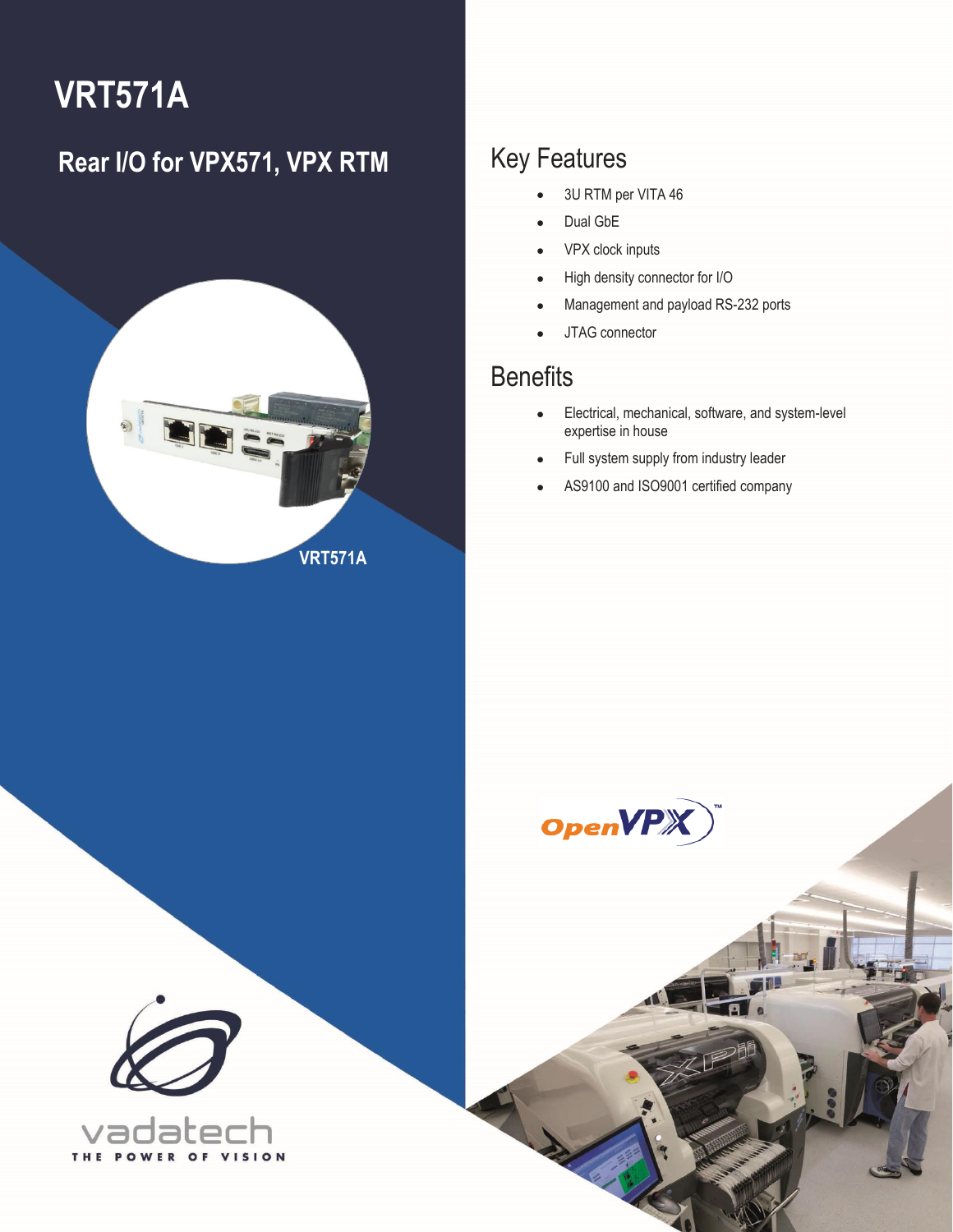# **VRT571A**

The VRT571A is a 3U VPX Rear Transition Module providing I/O expansion for use with the VPX571.

Dual GbE UTP are routed from RP1 to back panel RJ-45. The VPX dual clock input signals are routed from the back panel to the RTM to allow front module input.

The high speed I/O connector supports general purpose and serial interfaces routed from RP1 LVDS. This section of the board can be customized for specific customer requirements, contact VadaTech sales for details.

VRT571A also has a JTAG connector.



*Figure 1: VRT571A*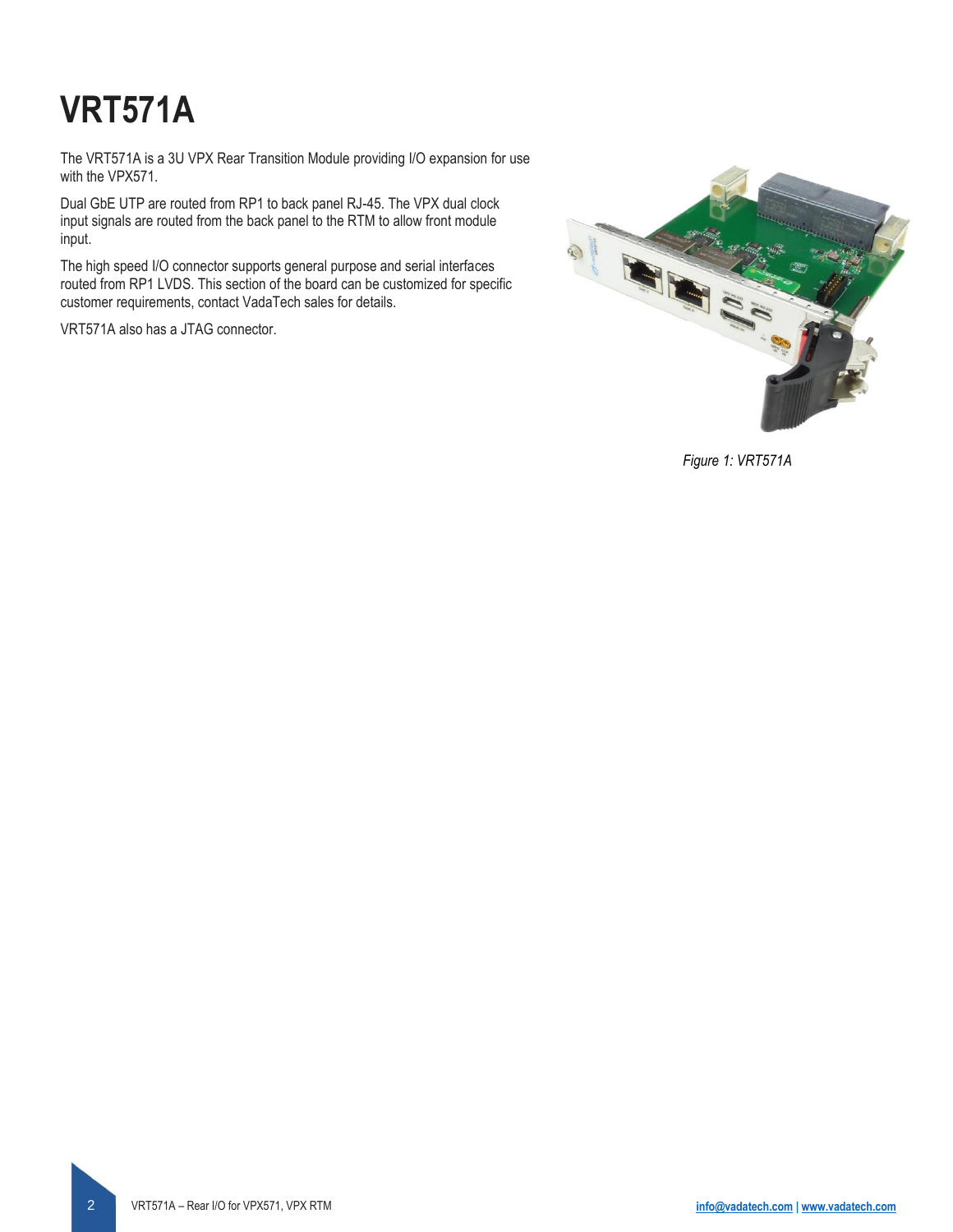### Block Diagram



*Figure 2: VRT571A Functional Block Diagram*

### Back Panel



*Figure 3: VRT571A Back Panel*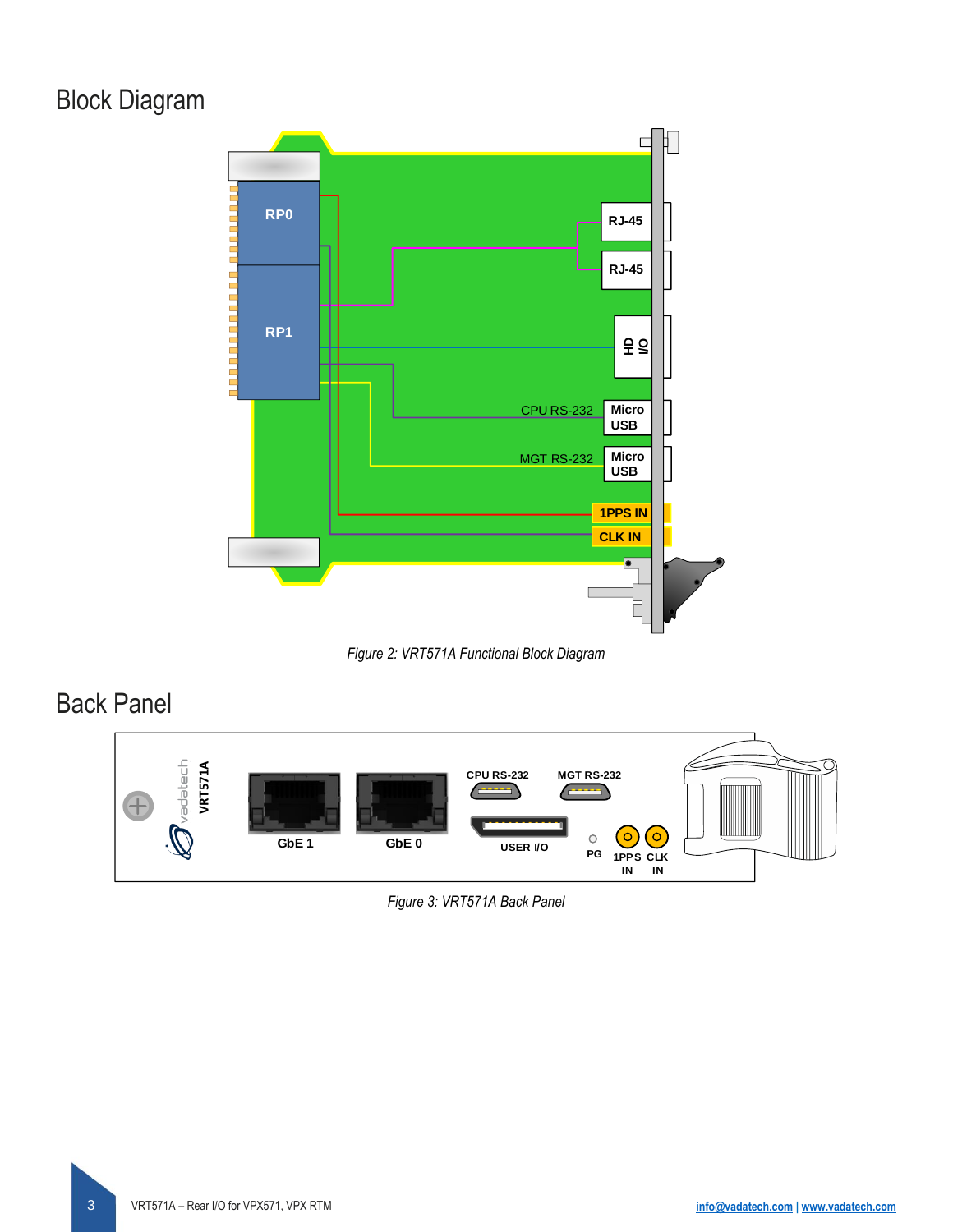### **Specifications**

| Architecture          |                                                                           |                                      |  |  |  |
|-----------------------|---------------------------------------------------------------------------|--------------------------------------|--|--|--|
| <b>Physical</b>       |                                                                           | <b>Dimensions</b> 3U RTM, 1" pitch   |  |  |  |
| <b>Configuration</b>  |                                                                           |                                      |  |  |  |
| <b>Power</b>          | <b>VRT571A 3W</b>                                                         |                                      |  |  |  |
| <b>Rear Panel</b>     |                                                                           | <b>Connectors</b> VPX clock via SMPM |  |  |  |
|                       |                                                                           | Dual GbE, RJ-45                      |  |  |  |
|                       |                                                                           | GPIO/Serial, Oculink                 |  |  |  |
| <b>VPX Interfaces</b> |                                                                           | Slot Profiles See ordering options   |  |  |  |
|                       |                                                                           | Backplane RP0: 1 PPS                 |  |  |  |
|                       |                                                                           | RP1: Dual GbE                        |  |  |  |
|                       |                                                                           | <b>RP1: I/O</b>                      |  |  |  |
|                       |                                                                           | Power Supplies RP0 +5V and +3.3V     |  |  |  |
| <b>Other</b>          |                                                                           |                                      |  |  |  |
| <b>MTBF</b>           | MIL Hand book 217-F@ TBD hrs                                              |                                      |  |  |  |
| <b>Certifications</b> | Designed to meet FCC, CE and UL certifications, where applicable          |                                      |  |  |  |
| <b>Standards</b>      | VadaTech is certified to both the ISO9001:2000 and AS9100B:2004 standards |                                      |  |  |  |
| <b>Warranty</b>       | Two (2) years                                                             |                                      |  |  |  |

#### **INTEGRATION SERVICES AND APPLICATION-READY PLATFORMS**

VadaTech has a full ecosystem of OpenVPX, ATCA and MTCA products including chassis platforms, shelf managers, AMC modules, Switch and Payload Boards, Rear Transition Modules (RTMs), Power Modules, and more. The company also offers integration services as well as preconfigured Application-Ready Platforms. Please contact VadaTech Sales for more information.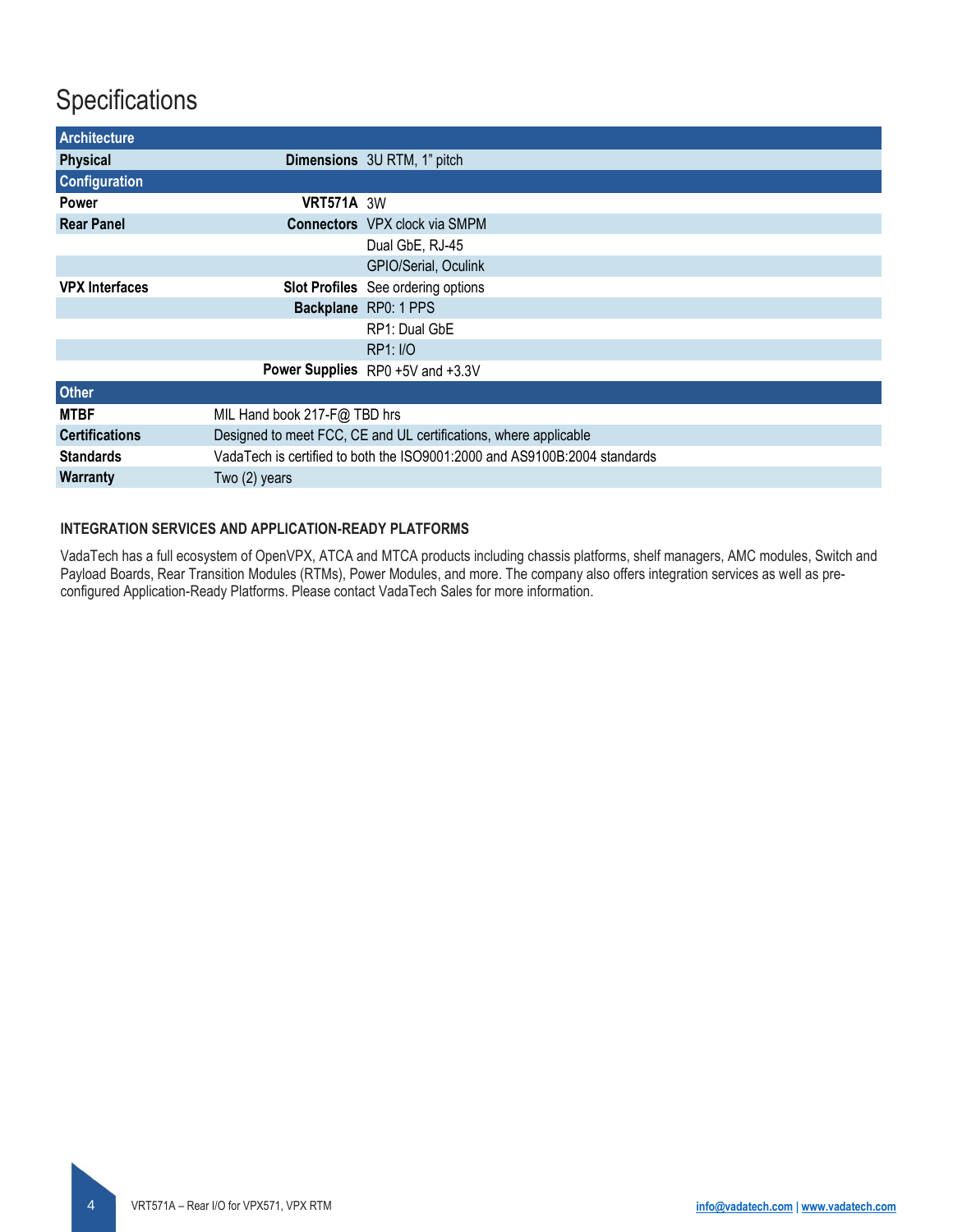### Ordering Options

### **VRT571A – 000-00-GHJ**

**G = Applicable Slot Profiles**

 $0 = 5$  HP

### **H = Environmental**

See Environmental Specification Table below

#### **J = Conformal Coating**

 $0 = No$  coating

1 = Humiseal 1A33 Polyurethane

2 = Humiseal 1B31 Acrylic

### **Environmental Specification**

|                              | <b>Air Cooled</b>                             |                             | <b>Conduction Cooled</b>                       |                                                 |                                                                     |
|------------------------------|-----------------------------------------------|-----------------------------|------------------------------------------------|-------------------------------------------------|---------------------------------------------------------------------|
| <b>Option H</b>              | $H = 0$                                       | $H = 1$                     | $H = 2$                                        | $H = 3$                                         | $H = 4$                                                             |
| <b>Operating Temperature</b> | $AC1*$<br>$(0^{\circ}$ C to +55 $^{\circ}$ C) | $AC3*$<br>(-40°C to +70°C). | $CC1*$<br>$(0^{\circ}$ C to +55 $^{\circ}$ C)  | $CC3*$<br>(-40°C to +70°C).                     | $CC4*$<br>(-40°C to +85°C)                                          |
| <b>Storage Temperature</b>   | $C1*$<br>$(-40^{\circ}$ C to $+85^{\circ}$ C) | $C3*$<br>(-50°C to +100°C). | $C1*$<br>$(-40^{\circ}$ C to +85 $^{\circ}$ C) | $C3*$<br>$(-50^{\circ}$ C to +100 $^{\circ}$ C) | $C3*$<br>$(-50^{\circ} \text{C} \text{ to } +100^{\circ} \text{C})$ |
| <b>Operating Vibration</b>   | $V2*$<br>$(0.04$ g2/Hz max)                   | V2*<br>$(0.04$ g2/Hz max)   | V3*<br>(0.1 g2/Hz max)                         | $V3*$<br>$(0.1$ g2/Hz max)                      | V3<br>$(0.1$ g2/Hz max)                                             |
| <b>Storage Vibration</b>     | $OS1*(20g)$                                   | $OS1*(20g)$                 | $OS2*(40g)$                                    | $OS2*(40g)$                                     | $OS2*(40g)$                                                         |
| Humidity                     | 95% non-condensing                            | 95% non-condensing          | 95% non-condensing                             | 95% non-condensing                              | 95% non-condensing                                                  |

Notes: **\***Nomenclature per ANSI/VITA 47. Contact local sales office for conduction cooled (H = 2, 3, 4)

### Related Products



- 3U FPGA carrier for FPGA Mezzanine Card (FMC) per VITA 46 and VITA 57
- Xilinx Zynq-7000 FPGA in FFG-900 package (XC7Z100 or XC7Z045)
- Protocols such as PCIe, SRIO, 10GbE/40Gbe, etc. are FPGA programmable



- 3U VPX module Intel 5th Generation Xeon D-1577, D-1548 or D-1520 (Broadwell) System-on-Chip (SoC)
- PCIe Gen3 dual x4 or single x8
- Front-panel video out via micro HDMI

#### VTX870

- 
- Open VPX benchtop development platform
- Dedicated Switch/management slot
- Up to five 3U VPX payload slots